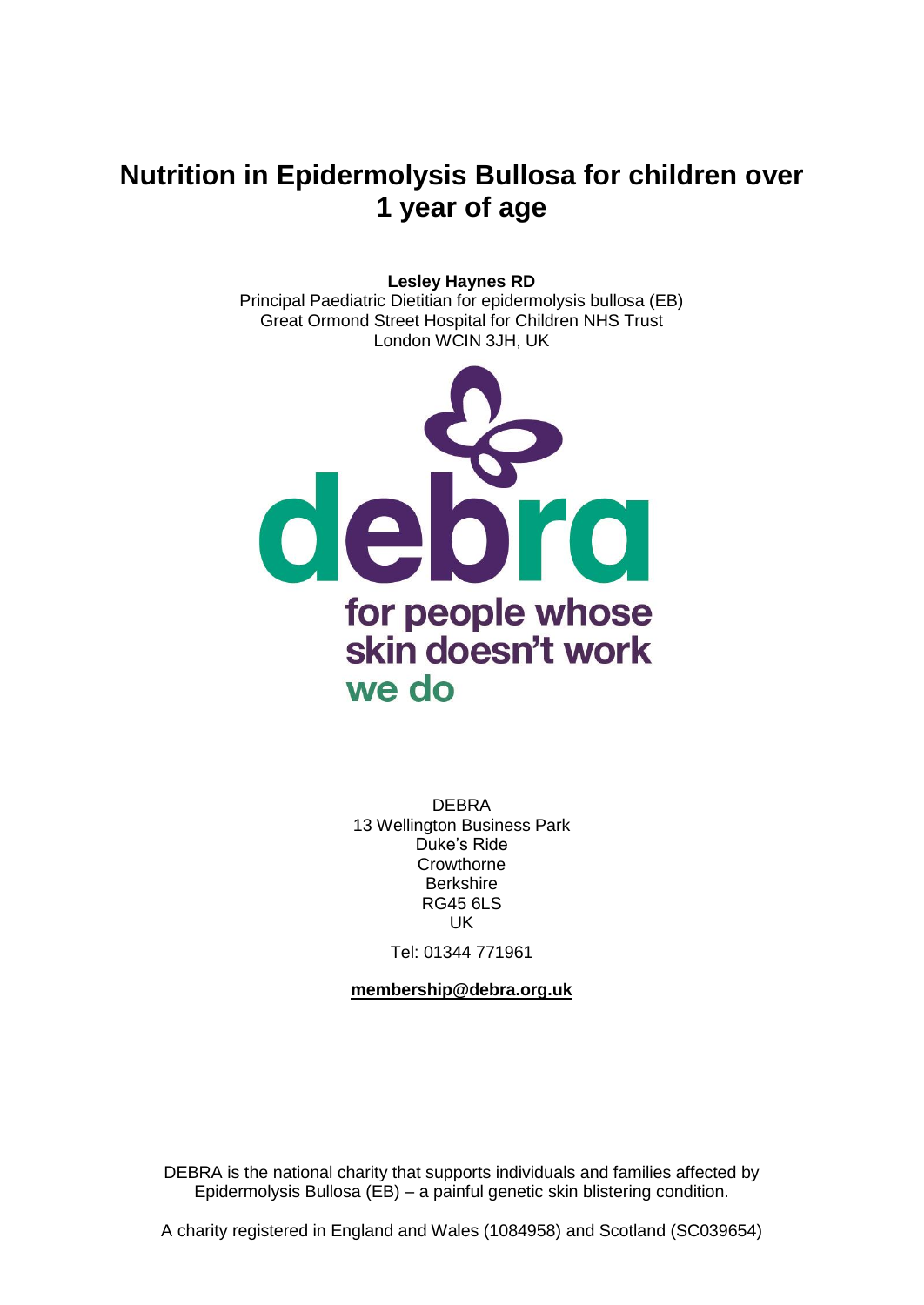# <span id="page-1-0"></span>Nutrition in Epidermolysis Bullosa for children over 1 year of age

| A suggested meal plan for a child with mild to moderately severe EB 17 |  |
|------------------------------------------------------------------------|--|
|                                                                        |  |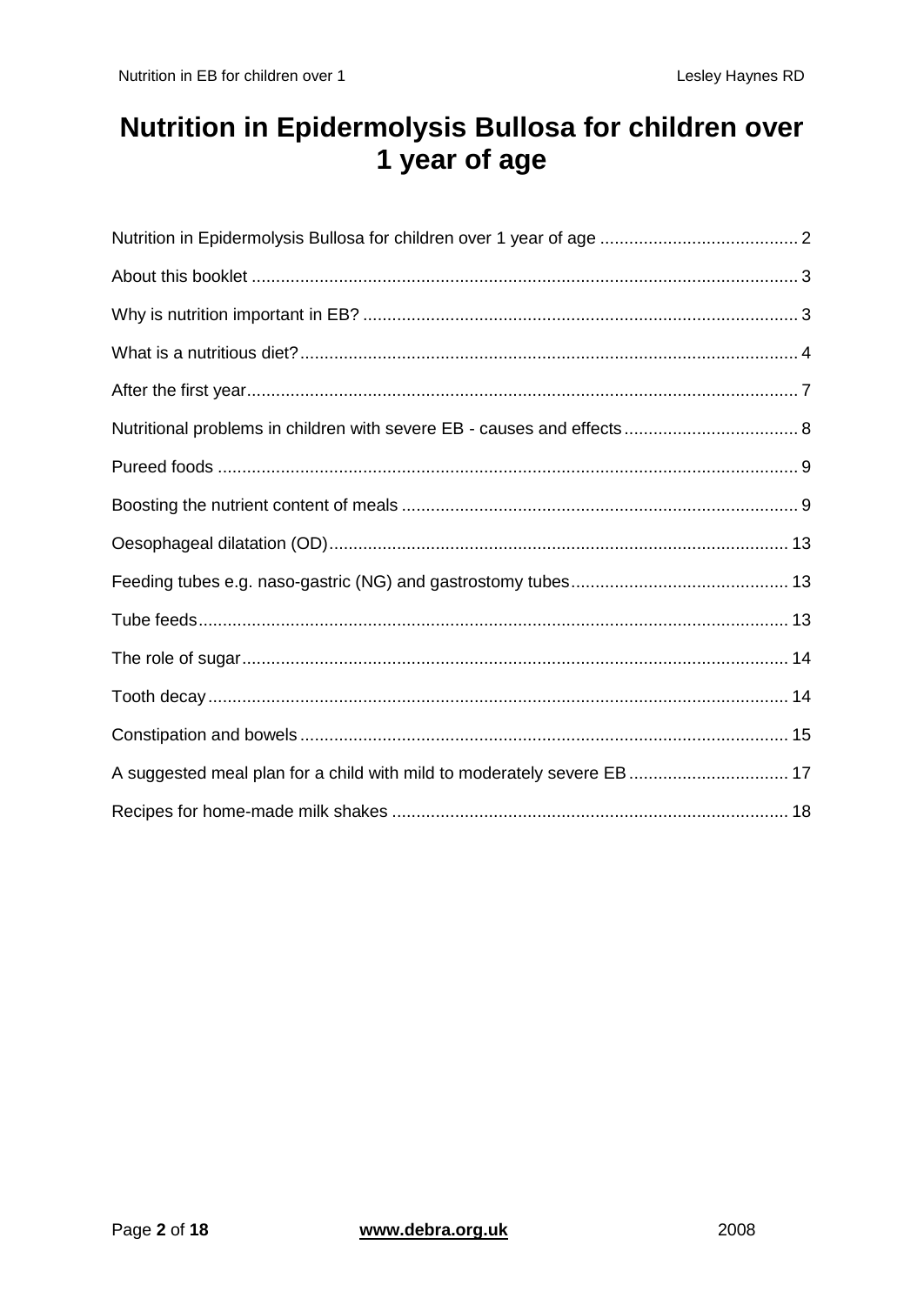# <span id="page-2-0"></span>**About this booklet**

All children need to be well nourished to thrive and to enjoy the best possible quality of life and this is especially important for children with the more severe EB types. Although there can be wide variation in severity between and within EB types, it tends to be children with the more severe forms of recessive dystrophic EB (RDEB), Dowling-Meara EB simplex (DM EBS) and junctional EB (JEB) who experience nutrition-related problems. This is because their nutritional intake is limited by factors associated with their EB and at the same time, some of their nutrition is diverted away from growth into wound healing. It is not possible to cure EB with "special" diets (eliminating particular foods or containing megadoses of certain nutrients. However, by promoting optimal nutrition, growth, immunity and healing will have the best chance of succeeding.

Sadly, the nature of Herlitz junctional EB (HJEB) is such that nutritional modifications cannot exert any long term benefit. However some dietary manipulations may positively influence the young HJEB child's quality of life, and individual advice should be sought about this.

This booklet describes the nutrients that make up a normal balanced diet for all of us regardless of our age and whether we have EB or not. This has been done in order to offer comprehensive information, but please note that some foods mentioned are not appropriate for very young children with or without EB. This is followed by practical information specific to feeding EB children from about I year of age onwards.

A booklet like this can give only general advice and cannot provide answers to every situation. To aim for the best nutrition for your child, the advice of a paediatric (children's) dietitian should be sought. An individualised plan can then be drawn up and reviewed regularly to ensure that it remains realistic and feasible. EB affects girls and boys in equal proportions, but for ease of reading, the baby is referred to as "he" throughout.

For information on nutrition for babies with EB, please refer to:

*Nutrition for Babies with Epidermolysis Bullosa* by Lesley Haynes RD

Published by DEBRA UK

## <span id="page-2-1"></span>**Why is nutrition important in EB?**

Children who do not have EB channel most of their nutrition into growth. Because EB children's skin is fragile and easily damaged, they may need individually-tailored diets not only to promote growth, but also:-

- to compensate for nutrients lost through open wounds or lesions
- to supplement the nutrients necessary for optimal healing
- to help maintain an effective immune system to counteract infection
- to promote normal gut function and avoid constipation
- last, but by no means least, to feel as well as possible and enjoy a good quality of life

All children have "off days", e.g. due to minor illness, when food intake is reduced, and EB children are no different. However, this happens more often for EB children if they have also to contend with blisters in the mouth and throat which make eating uncomfortable and may reduce food intake significantly.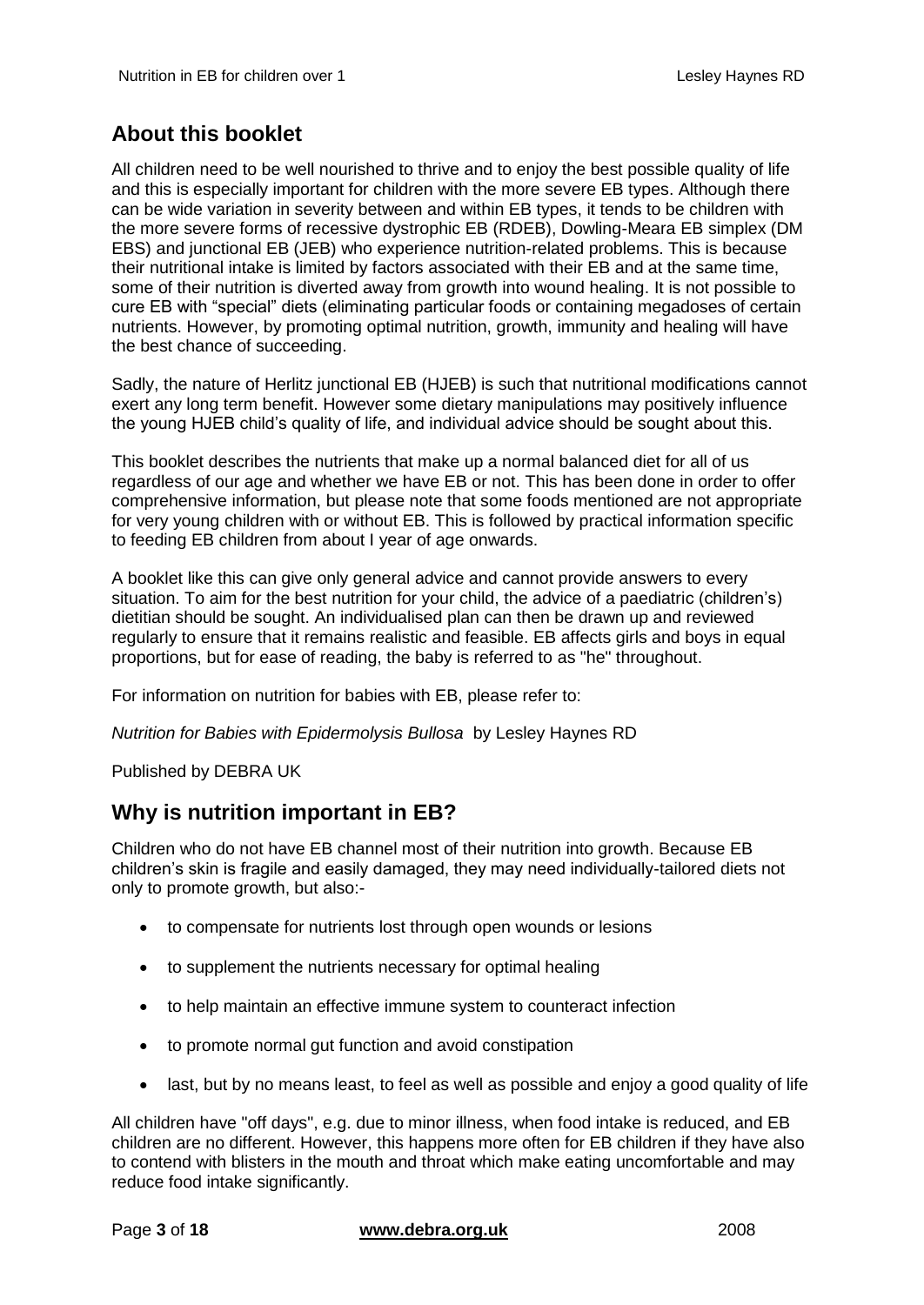Parents naturally become very anxious at these times. However, by capitalising on the good days when your child is happy to eat, you will feel better able to cope with days when his intake is poor.

# <span id="page-3-0"></span>**What is a nutritious diet?**

A nutritious diet contains a balance of:

| <b>Proteins</b> | Carbohydrates   | <b>Fats</b> |
|-----------------|-----------------|-------------|
| Vitamins        | <b>Minerals</b> |             |
| Fibre           | Water           |             |

This is not as complicated as it sounds because most foods are a mix of several nutrients, and a nutritious diet can be achieved with many different combinations of foods. The more varied the diet, the more likely it is to contain a good balance of nutrients. Very simply, most nutrients are used to satisfy the body's need for growth and repair (normal "wear and tear"), and to supply energy (calories). Complex chemical processes cause food to be broken down into small units and then reabsorbed in forms that enable us to live (this is called metabolism).

Nutritional requirements are relatively high during infancy, childhood and adolescence when growth rate is fastest. In EB, blistering and loss of body fluids require constant repair work and the metabolic rate (the speed at which metabolism takes place) can be higher than normal, especially when infection is present.







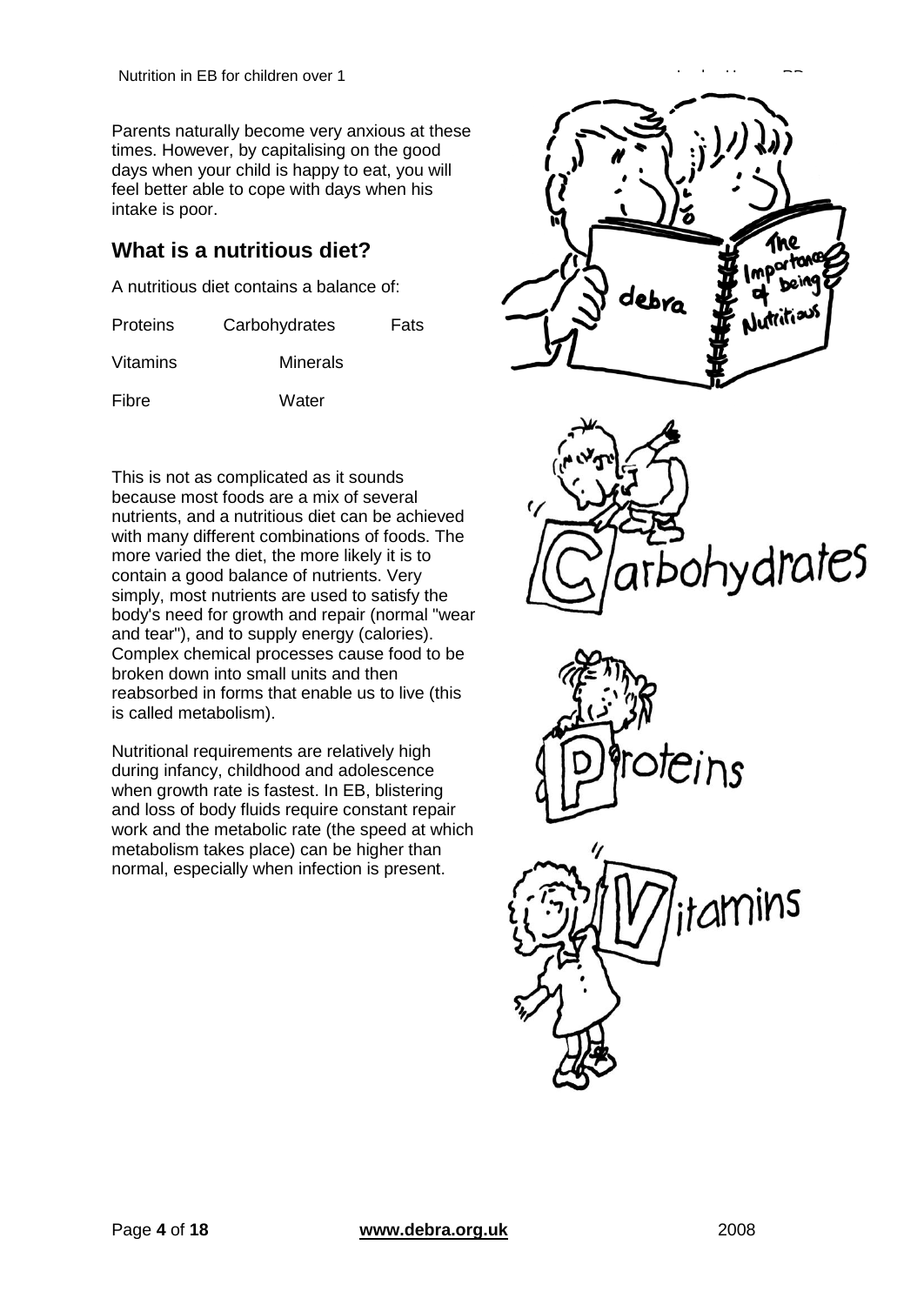### **Proteins**

Proteins are important to build strong, healthy body tissues and to promote wound healing. Milk (and other dairy products such as cheese and yoghurt), meat, fish and eggs comprise the main dietary sources of animal protein. Vegetable protein is found in foods such as pulses (peas, beans and lentils or dhal), nuts and cereals.

A vegetarian diet needs careful planning to ensure its adequacy for any child. Nuts (except for smooth nut butters) should not be given to children under 5 years in case they inhale them or choke on them.

### **Fats**

Fats are the most concentrated sources of calories in the diet and although some EB children may not be very physically active, they need enough calories to metabolise protein efficiently. If they do not consume enough calories from fats and carbohydrates, protein is used as a wasteful calorie source instead of being used to build body tissues. The high calorie content of fats and fatty foods is useful for children with small appetites. Butter, margarine, cream, oil, lard, suet and dripping are obvious sources of fat. Less obvious sources are full cream milk, full fat yoghurt, many cheeses (including fromage frais), ice cream, meat (especially when there is visible fat), eggs, oily fish (e.g. sardines, pilchards and salmon), avocados, nut butters and chocolate. On the other hand, some EB children can become overweight, often because of reduced mobility and/or reliance on a wheelchair. They may need to limit their fat intake to avoid further reduction in mobility.

### **Carbohydrates**

Carbohydrates are an important source of calories and, in some cases, of fibre, vitamins and minerals. Carbohydrates that are useful mainly as a source of calories include biscuits, sugar, sweets, glucose, honey, jam and syrup. Carbohydrates containing a wider range of nutrients include cereals, breakfast cereals, flours, pasta, bread, potatoes, fruits and pulses. Puddings and cakes are valuable mainly for their calorie content, but can also be good protein sources if they are made with eggs and milk products. All carbohydrates are important; the sweet ones (biscuits, sugar etc) should be included with, but not instead of, the less sweet ones (cereals, potato etc). However, if your child has a tendency to become overweight, he may need to restrict his intake of sugary foods.

### **Fibre**

Fibre (roughage) is the part of food which is unabsorbed as it passes through the gut. Far from being of no value, fibre is very important for keeping the gut healthy, the bowels working normally and encouraging the beneficial bacteria there to flourish (which in turn helps the immune system to work effectively). Fibre is found in wholegrain breakfast cereals,

eg. Weetabix<sup>®</sup>, porridge, bran flakes & muesli, wholemeal bread, wholemeal flour, wholemeal pasta, brown rice, pulses, dried fruit and fresh fruits and vegetables. Children with mouth and throat blisters can find high fibre foods difficult to chew and swallow. Citrus fruits (oranges, tangerines etc) and tomatoes may irritate the mouth if it is blistered or sore. A high fibre diet is bulky and filling and consequently can be low in calories, as less total food is eaten. (See Constipation and bowels).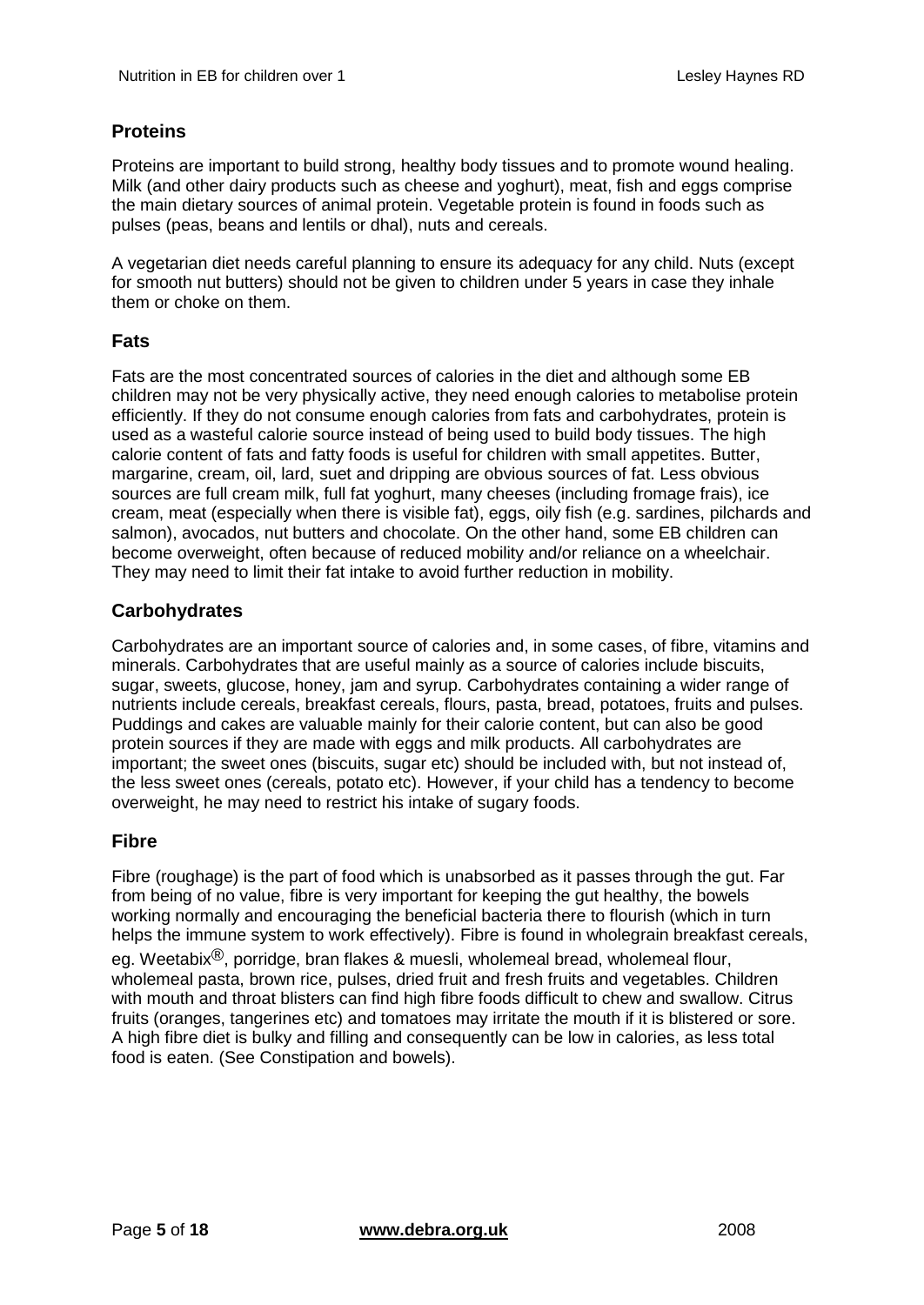### **Vitamins**

Vitamins are essential for growth and health. If a sufficiently varied diet is eaten every day, vitamin intake is usually satisfactory, however if food intake is limited supplements may be recommended (see Vitamin and mineral supplements). There are several vitamins and each has a specific function in the body. For example:-

*Vitamin A* is found mainly in liver, milk, oily fish such as mackerel, fortified margarine and yoghurt. Dark green, red and yellow vegetables contain a substance called carotene which can be converted by the body to vitamin A. Vitamin A is needed to maintain the health of skin, eyes and mucous membranes and to help strengthen the immune system.

*The B group of vitamins* is found in dairy foods, meat, eggs, bread, cereal products and potatoes. Different B vitamins have specific functions eg. helping to metabolise , energy from carbohydrates, maintaining healthy blood and skin and promoting protein metabolism.

*Vitamin C* is found mainly in fruit, especially citrus fruit, blackcurrant drinks eg. Ribena® and some vegetables, eg. green vegetables and potatoes. Vitamin C is important in activities such as wound healing and iron absorption.

*Vitamin D* is found in butter, margarine, oily fish, evaporated and dried milk, eggs and liver, with fish liver oils being the best source. Sunlight on the skin produces vitamin D in the body. With calcium, Vitamin D helps to build strong bones and teeth.

*Vitamin E* has several important functions eg. protection of cell membranes and immunity. It is found in vegetable oils, nuts, green leafy vegetables and wheatgerm.

### **Minerals**

Minerals, like vitamins, are essential for health and growth and a well balanced diet usually provides adequate amounts for normal requirements. Iron, zinc, selenium and calcium are particularly important in EB.

*Iron* is mainly found in meat (especially liver, kidney and corned beef), bread and fortified breakfast cereals. Iron is needed for healthy blood and prevention of anaemia. Iron losses can be significant when skin is fragile and frequently damaged.

*Zinc* is found in a variety of foods, particularly protein foods e.g. meat, shellfish and to a lesser extent in dairy products, bread and cereal products such as wheatgerm. It plays essential roles in many complex metabolic processes including wound healing.

*Selenium* has a vital role, with Vitamin E, in protecting against cell damage and promoting immunity. It is found in Brazil nuts, dairy foods, some seeds and grains.

*Calcium*, with vitamin D, is essential for healthy bones and teeth, also for muscle and nerve functioning and blood clotting. Calcium is found in milk and milk products such as cheese and yoghurt.

#### **Vitamin and mineral supplements**

If food intake is restricted by factors such as sore mouth or painful swallowing, or if requirements are increased, supplements can be prescribed. *However*, e*xcessive intakes can be harmful, so always ask for dietetic advice before introducing any form of supplementation.* Blood tests can help to identify a need for supplementation and, depending on the type of EB, are carried out as part of routine medical care.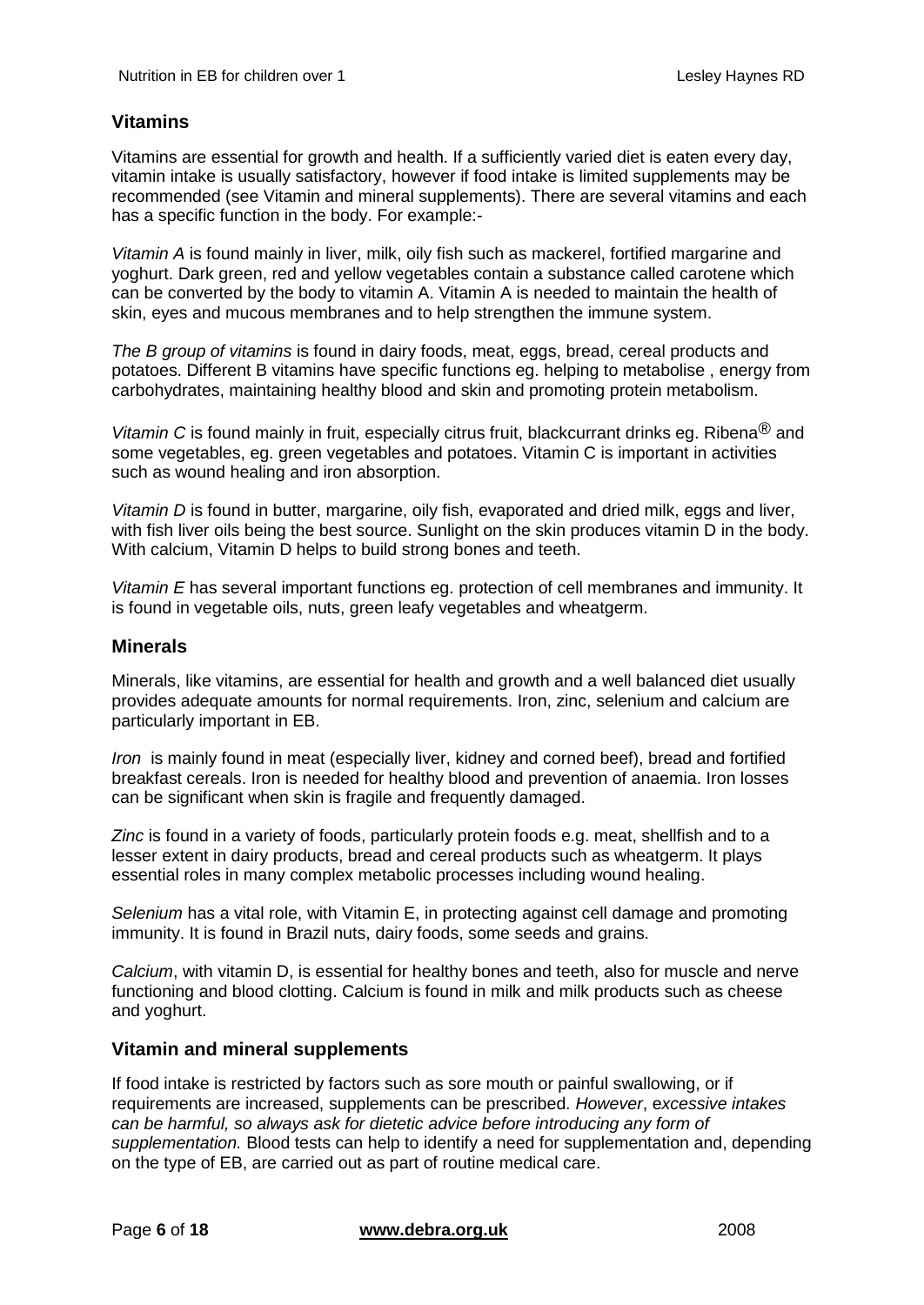Water, although often not considered as a nutrient, is essential to keep us well hydrated. An adequate fluid intake is also important to avoid constipation.

## <span id="page-6-0"></span>**After the first year**

By the age of about 1 year, many EB children can eat the same meals as other family members provided that foods are of a suitable consistency and not too spicy or salty. Citrus fruits, e.g. oranges or tangerines, tomatoes or fresh fruit juices may cause discomfort if the mouth is blistered. Foods which are likely to cut or scratch and blister the mouth or throat should be avoided e.g. hard crusts and sharp chips, toast, crackers, hard raw vegetables such as carrot and celery. Take care with foods that can be somewhat tough such as the skin on fresh sausages (tinned sausages e.g. Plumrose<sup>®</sup> have very soft skin), some brands of baked beans (mash these slightly to break up the skin) and small, round foods such as grapes and cherry tomatoes that can be swallowed whole and cause choking - it is safer to cut these in half. Fish is very nutritious, but always check that all bones have been removed.

Promotion of confidence in eating is very important, and if EB children prefer to continue with pureed or well mashed foods, this should be encouraged rather than being viewed as lack of progress.



The emphasis should be on a good, balanced diet with plenty of protein. If the appetite is small, offer 3 small meals a day with nutritious snacks in between (there is a suggested meal plan on page 22). Milk continues to be an important source of nutrients, so try to give not less than 500ml daily of the recommended milk formula. Some toddlers are reluctant to move from a bottle to a cup or teacher beaker. Although this may take time, it is worth persevering because prolonged bottle feeding can cause tooth decay, especially if bottles are drunk during the night when saliva production is low.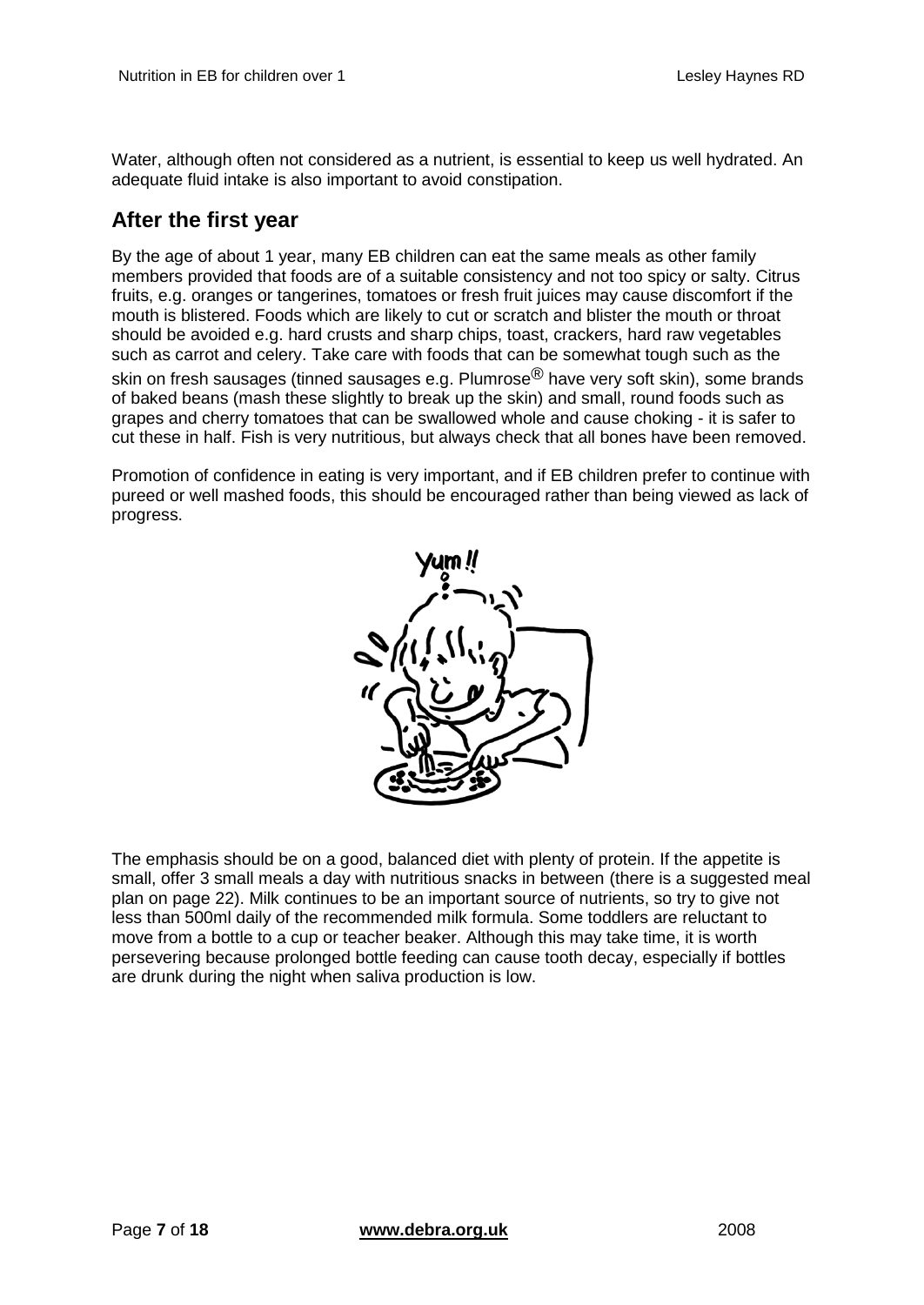# <span id="page-7-0"></span>**Nutritional problems in children with severe EB - causes and effects**



Children with severe EB are often unable to eat enough to satisfy hunger and to promote growth and healing. This significantly reduces their everyday quality of life and adds greatly to their parents' stresses and anxieties. The diagram below shows how various factors can interact and how easily vicious cycles become established, despite parents' very best efforts.

Oral and oesophageal problems lead to slow, tiring and sometimes painful eating and such negative experiences often lead to reluctance to eat or to try new foods. The memory of even just one unpleasant episode of painful swallowing or choking can cause fear of eating and lack of confidence long after the event. Gastro-oesophageal reflux (GOR, the return of acidic stomach contents back up the oesophagus) is common in EB, it can be very painful and invariably causes some degree of aversion to eating.

It is very important to treat GOR promptly, not only because of its negative impact on eating, but also because of the corrosive effect of stomach acid on the delicate lining of the oesophagus causing an increased likelihood of narrowing (stricture). In some cases, GOR produces no obvious symptoms, but still causes internal damage, so it is very important to follow your child's specialist's advice about medication dosage.

When eating and swallowing problems are persistent, one mealtime commonly drifts seamlessly into the next and this is undesirable for several reasons:-

- it is wearisome and demoralising for both the child and his carer, detracting from the pleasure that should be a part of mealtimes
- it is very time-consuming, leaving less time for other activities
- it inhibits the development of an appetite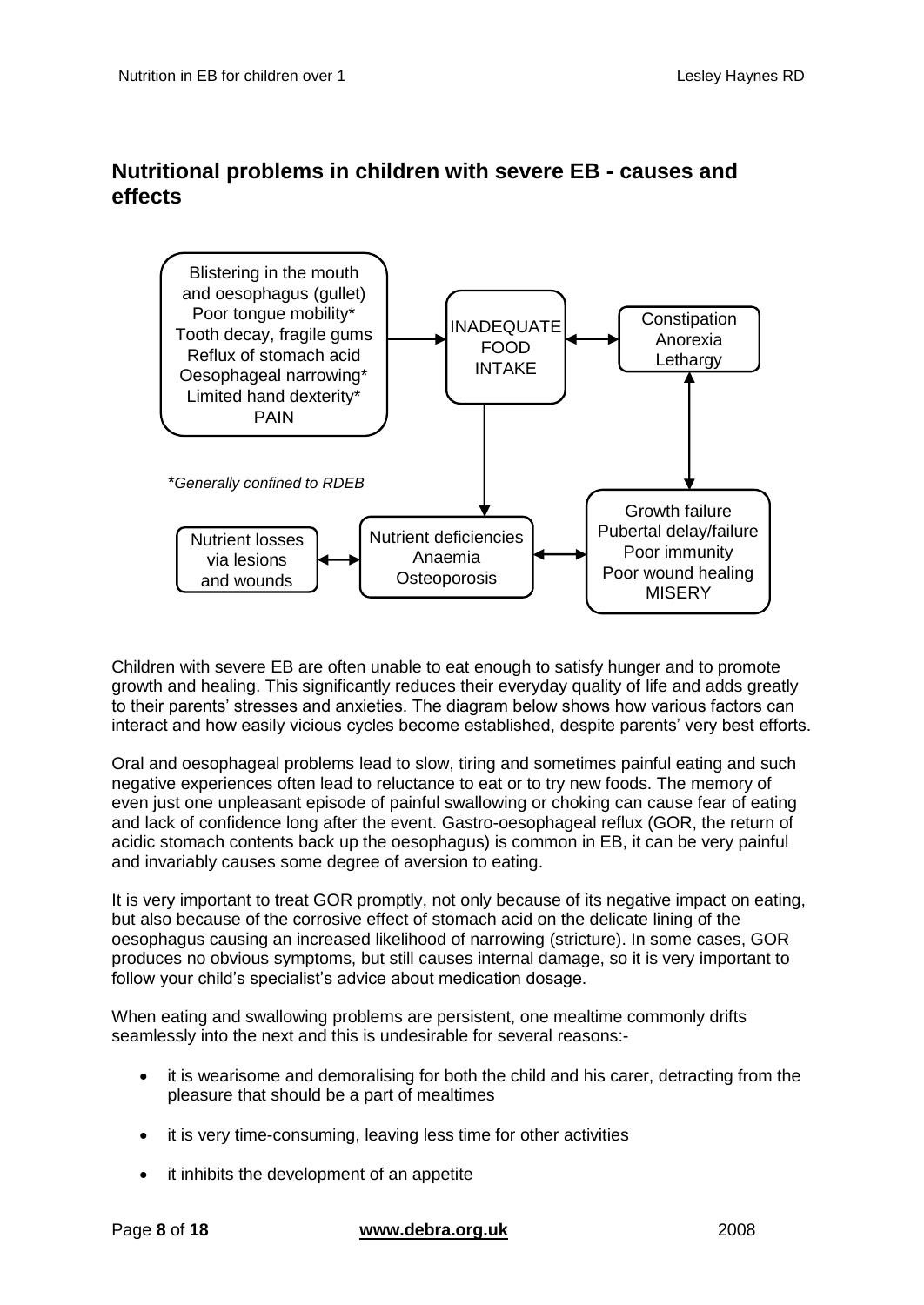- it increases the likelihood of tooth decay
- it increases the likelihood of constipation

Pureeing foods allows the child to eat more quickly and with greater confidence. Setting time limits on meals minimises the frustrations felt by all concerned and reduces reinforcement of negative associations with food. It is important to strike a realistic balance between encouraging and helping the child to finish meals and still allowing time for play. Praise small achievements and don't be tempted to force feed; this increases fear and is counterproductive in the long run.

# <span id="page-8-0"></span>**Pureed foods**



Some children can manage only very soft, pureed or liquid foods. This rapidly becomes boring if it relies on soup and ice cream, but the inclusion of **Suitable family dishes makes for much more variety and, equally** distribution importantly, makes the child feel less different from others. Children usually like to see food before it is pureed so that they know that they  $\overline{a}$ are having the same as everyone else.

 $\Lambda$ , Pureed meals look more attractive if each food is pureed separately and if colourful ones such as carrots, baked beans and peas contrast with meat on the plate. This also allows the child to savour the different tastes of each food on his plate. He may find that cool, cold or lightly frozen foods soothe a sore mouth or throat.

Some dishes can be frozen in individual portions for use when the family meal is not suitable for pureeing. Use soup, full fat milk, white sauce or full fat coconut milk to puree foods rather than water. Water dilutes the nutrient content of the dish and makes it taste bland. Avoid sieving food as this reduces its valuable fibre content.

# <span id="page-8-1"></span>**Boosting the nutrient content of meals**

Although it is easy to blame everything on the complications of EB, normal events such as illness also interfere with eating and drinking. These are an unavoidable part of every child's development, but they are very stressful times for parents. Children rapidly pick up on parental worries around food, so if your child is having an off day, for whatever reason, try not to transmit your anxiety as this can increase his fears.

When the appetite is small, it helps to boost the nutrient content of meals without increasing their bulk. The child who is accustomed to having food boosted when he is well is more likely to accept this when he is less able to eat. So it is a good idea to include boosts on a regular basis to minimise the likelihood of their being rejected at a time when they are most needed. Make the most of protein foods such as eggs, meat, fish, milk, cheese and dishes containing these and exploit the calorie content of high fat foods (butter, margarine, oil, mayonnaise, cream, full fat coconut milk, evaporated milk) and sweet foods (sugar, jam, honey, sweet spreads and syrup). Try home-made milk shakes (page 23) and encourage your child to help you make them.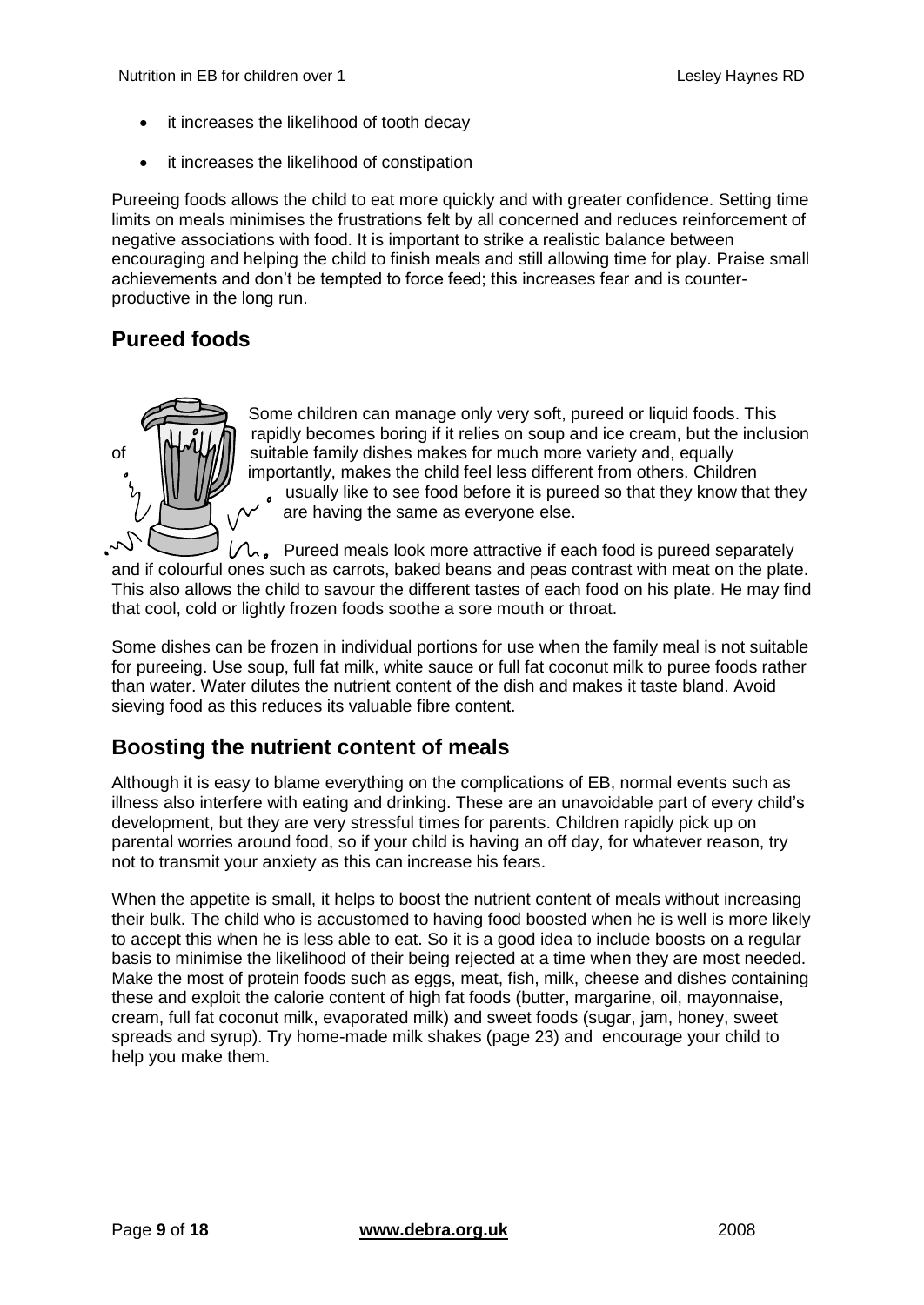Here are some ideas:

- Add grated cheese/cream cheese/mayonnaise to mashed potato, baked beans, spaghetti, omelette/scrambled eggs
- Serve white or cheese sauce with added cream with fish and vegetables
- Add butter, margarine, olive oil or mayonnaise to hot vegetables
- Add 2-3 teaspoons single/whipping cream or evaporated milk to mashed potato, sauce, yoghurts, custard, mousse, jelly. (Cream or evaporated milk can be frozen in ice cube trays for easy access)
- Spread butter, margarine, cream cheese or smooth nut butter liberally on bread, soft toast and plain sweet and savoury biscuits
- Top bread or biscuits with jam, honey, lemon cheese or chocolate spread. Mix any of these spreads into milk puddings or yoghurt
- Make savoury dips e.g:
	- o Avocado mashed with mayonnaise
	- o Hummus/taramsalata mixed with mayonnaise/crème frậiche
	- o Smooth liver pate mixed with mayonnaise/crème frậiche
- Make sweet dips e.g:
	- o Mango mixed with fromage frais
	- o Banana mashed with brown sugar and crème frậiche
	- o Banana mashed with lemon cheese
- Add a raw egg and/or evaporated milk to home-made milk pudding e.g rice/tapioca before baking
- Add 1-2 teaspoons of jam, honey or lemon curd to custard and rice pudding
- Add 1-2 teaspoons of sugar to breakfast cereals, yoghurts, stewed fruits
- Make up packet jelly using a small tin of evaporated milk to replace an equal volume of water
- Add 4 tablespoons skimmed milk powder per 500ml full fat milk

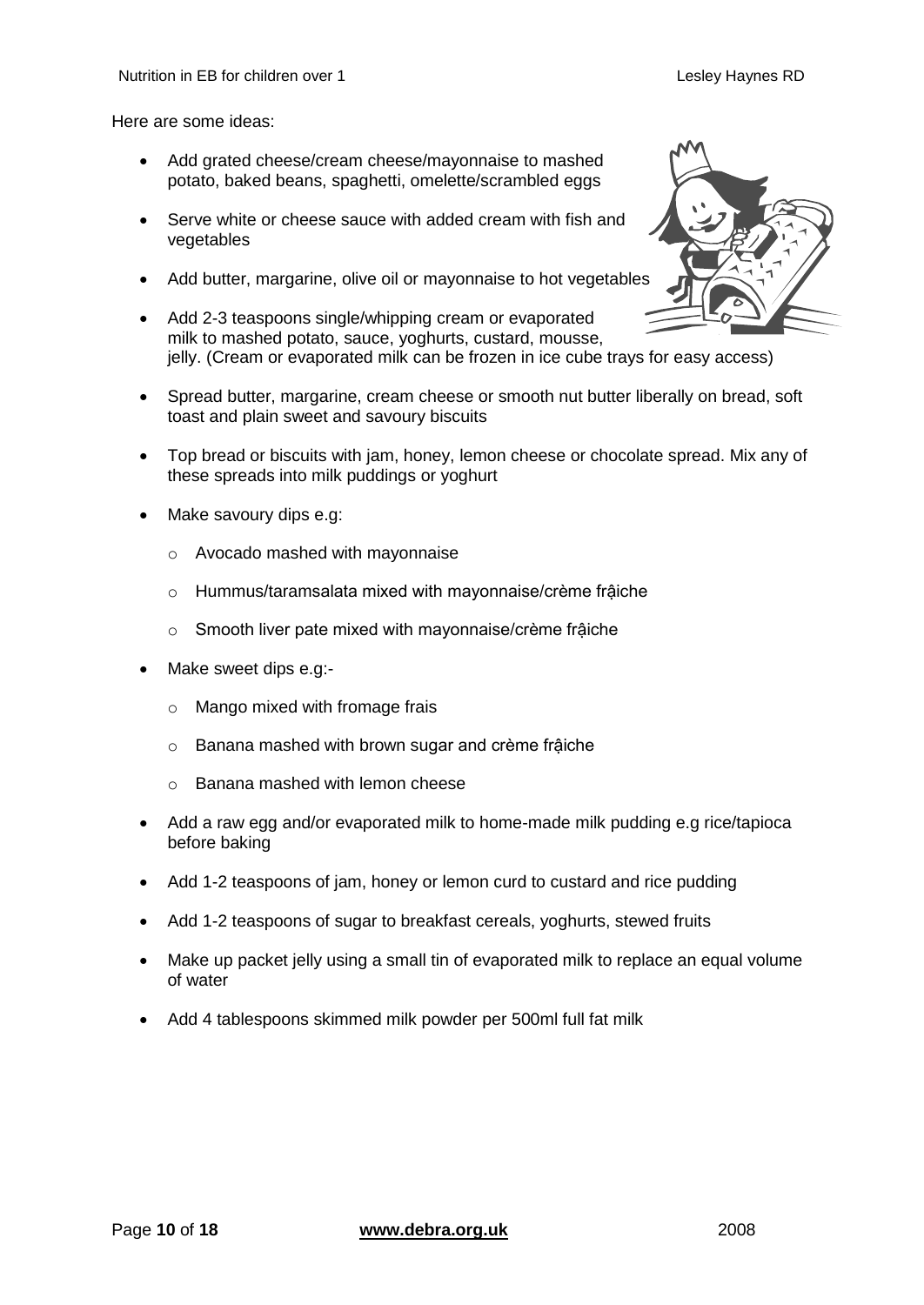### **Commercial nutritional supplements**

When chewing and swallowing are particularly difficult for your child, the ideas above may only partly satisfy his increased nutritional requirements. Fortunately, a very wide variety of commercial nutritional supplements is available and most can be obtained on prescription from your general practitioner (GP). The supplements come in various presentations:

#### *Multi-nutrient, sweet drinks and soups, some containing fibre*

The sweet drinks are available in a wide variety of flavours and are presented in very "child friendly" packaging, often in a tetra-pack with a straw. As they resemble regular supermarket milk shakes, children are often happy to take them to school to supplement or replace a meal or break-time snack. The soups can make a welcome savoury change for children who tire of sweet tastes

#### *Multi-nutrient (dried) pureed meals, some containing fibre*

These are available in several flavours and need to be reconstituted with milk or water.

#### *Multi-nutrient desserts*

These resemble regular smooth, blancmange-style desserts

#### *Pure energy supplements (carbohydrate or fat or a combination)*

These are available in powder and liquid, neutral and flavoured. They can be added to foods or feeds; the liquid can be taken alone as a medicine

#### *Energy and protein supplements (carbohydrate, fat and protein)*

These are available as powder and liquid, neutral and flavoured. They can be added to foods or feeds; the liquid can be taken alone as a medicine.

#### *Pure fibre (powdered) supplements*

These can be added to foods or feeds.

The number of available products is constantly changing and published information quickly becomes out of date, so individual product details have not been included here. Please contact your dietitian for the most current information and advice on the best supplements for your child's needs. Children tire very quickly of supplements and it is important to "ring the changes" frequently - another good reason to keep in regular contact with your dietitian so that she can tell you about new additions to the available range.

#### **Iron-deficiency anaemia and iron supplements**

EB children can become anaemic (as indicated by a blood test) for two main reasons. Firstly, when their skin is very fragile, they regularly lose blood from wounds and this can happen internally in the mouth, oesophagus, gut and anus as well as externally from skin lesions. Secondly, some children find meat (the best dietary source of iron) difficult or impossible to chew and swallow. Chronic anaemia causes tiredness and an early symptom is poor attention span in school or lethargy in the afternoons. Anaemia also negatively affects wound healing and exerts other subtle adverse effects on overall health.

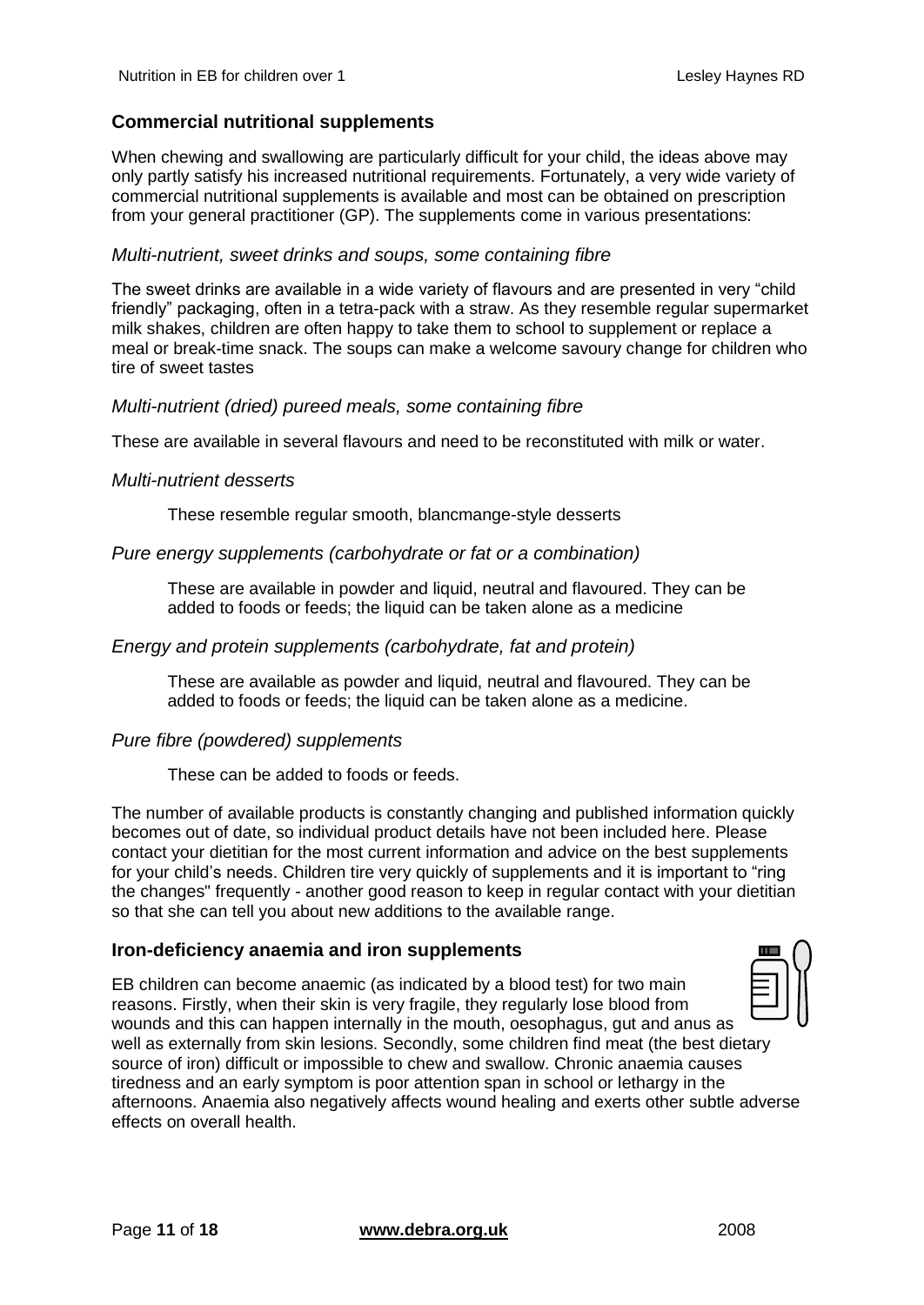Unfortunately, iron supplementation often causes or worsens constipation (less commonly it causes diarrhoea), especially if it is taken on an empty stomach. It is extremely important that such unwanted consequences are dealt with so that the iron can continue to be taken, rather than stopping it. Supplementary iron is available in tablet and liquid form on prescription from a GP and it is absorbed best if the total daily dose is split into at least 2 doses (this also minimises adverse side-effects) and taken at the same time as a rich source of Vitamin C. To maximise absorption, iron and zinc supplements should be taken at different times of the day.

#### **Zinc deficiency and zinc supplements**



Meat is one of the best dietary sources of zinc. However, many EB children find meat difficult to chew and swallow, so their intakes may be poor. Zinc supplementation should not be started solely on the basis of a low level of zinc in the blood as this may be a reflection of additional dietary shortfalls which your

dietitian can discuss with you and make appropriate recommendations. Zinc supplements are usually prescribed in liquid or effervescent tablet form for EB children. Lozenges that are designed to be sucked can also be bought over the counter from chemists and health food stores. Unfortunately, zinc often causes nausea and occasionally vomiting, and this invariably leads to poor compliance. To minimize unwanted side-effects, zinc should not be taken on an empty stomach. To maximise absorption, zinc and iron supplements should be taken at different times of the day.

#### **Selenium deficiency and selenium supplements**

Selenium is needed in only very small amounts and deficiency usually takes years rather than months to develop. Selenium deficiency usually occurs in association with other nutrient shortages, so the whole diet should be assessed and all deficits addressed, rather than prescribing supplementary selenium in isolation. Selenium cannot be prescribed by a GP; it must be prescribed by a hospital doctor and dispensed from a hospital pharmacy. It is available only as small tablets which should be crushed for those with swallowing difficulties.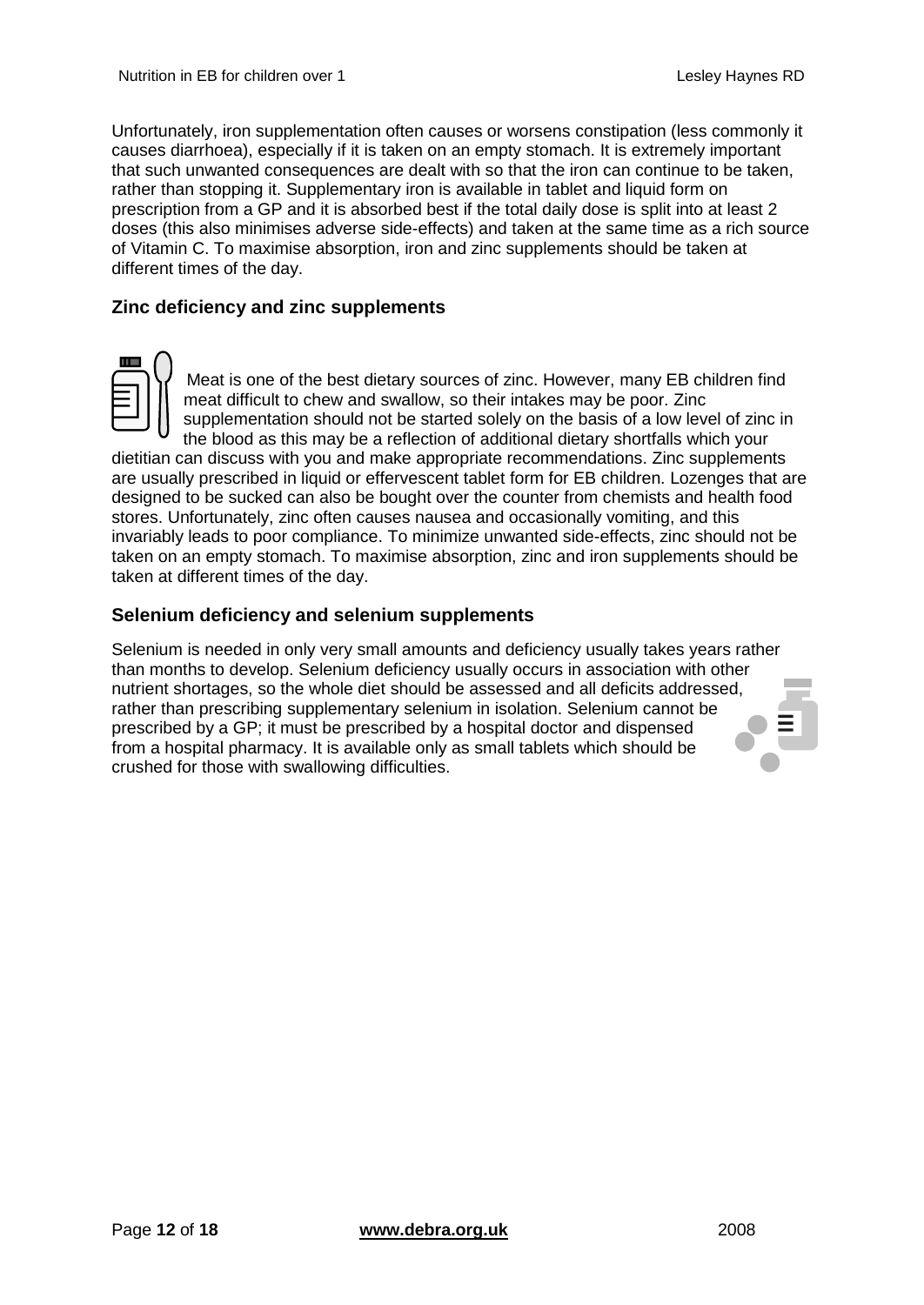# <span id="page-12-0"></span>**Oesophageal dilatation (OD)**

Children with RDEB often develop narrowing of the oesophagus which limits their ability to swallow food, and sometimes even liquids. Oesophageal dilatation (OD) is a surgical procedure during which the oesophagus is gently stretched, under anaesthetic, to relieve the narrowing (or stricture). For some children, this procedure significantly eases swallowing difficulties and it generally needs to be repeated from time to time. Children who are unable to maintain an adequate nutritional intake despite OD, may be recommended to have gastrostomy tube placed.

## <span id="page-12-1"></span>**Feeding tubes e.g. naso-gastric (NG) and gastrostomy tubes**

A sore mouth and painful swallowing are huge disincentives to eating and significantly reduce food intake. By supplying some of the child's nutritional requirements straight into the stomach (by-passing the main trouble spots of mouth, throat and oesophagus), he can continue to enjoy the foods he is able to take by mouth and be "topped-up" by the tube feeds. NG tubes (soft, narrow tubes passed via the nose, down the oesophagus and into the stomach) are recommended rarely and then only for short-term use. Children understandably object to the attention that they attract and they are difficult to secure to fragile skin.

Gastrostomy tubes (often called "buttons"; small devices surgically placed in the stomach wall) are concealed under clothing. The operation to place them is reversible, and they can be used as much or as little as necessary, depending on the child's oral intake. The child eats and drinks as much as he is comfortably able to, with the remainder of his nutrition given through the button. The button can also be used for giving unpalatable medicines and for pain relief and sometimes buttons are placed for this purpose alone.

### <span id="page-12-2"></span>**Tube feeds**

Passing pureed food through a naso-gastric or gastrostomy tube is not recommended because of the likelihood of blockage and growth of harmful bacteria. Instead, one of the many commercially-manufactured tube feeds, which are available on prescription from your GP, should be used. The dietitian can advise on the best choice of feed, depending on your child's age and requirements.

Although, physiologically, it is natural to fast during the night, many EB children prefer to have their tube feed at this time, leaving the daytime for meals and other activities. Overnight feeding sometimes leads to the need to pass urine or open the bowels during the night, involving a trip to the toilet or a soiled nappy and broken sleep for the child and other family members. These consequences are more likely when the feed volume totals more than about 500ml.

Tube feeds can be given during the day and if the required volume is not over about 200ml per feed, this can easily be fitted into the daily routine, at home and in school. There are many different permutations of feed timing and delivery. The important thing is that each child has his individual situation and requirements assessed by the dietitian and that an appropriate plan is drawn up and regularly reviewed.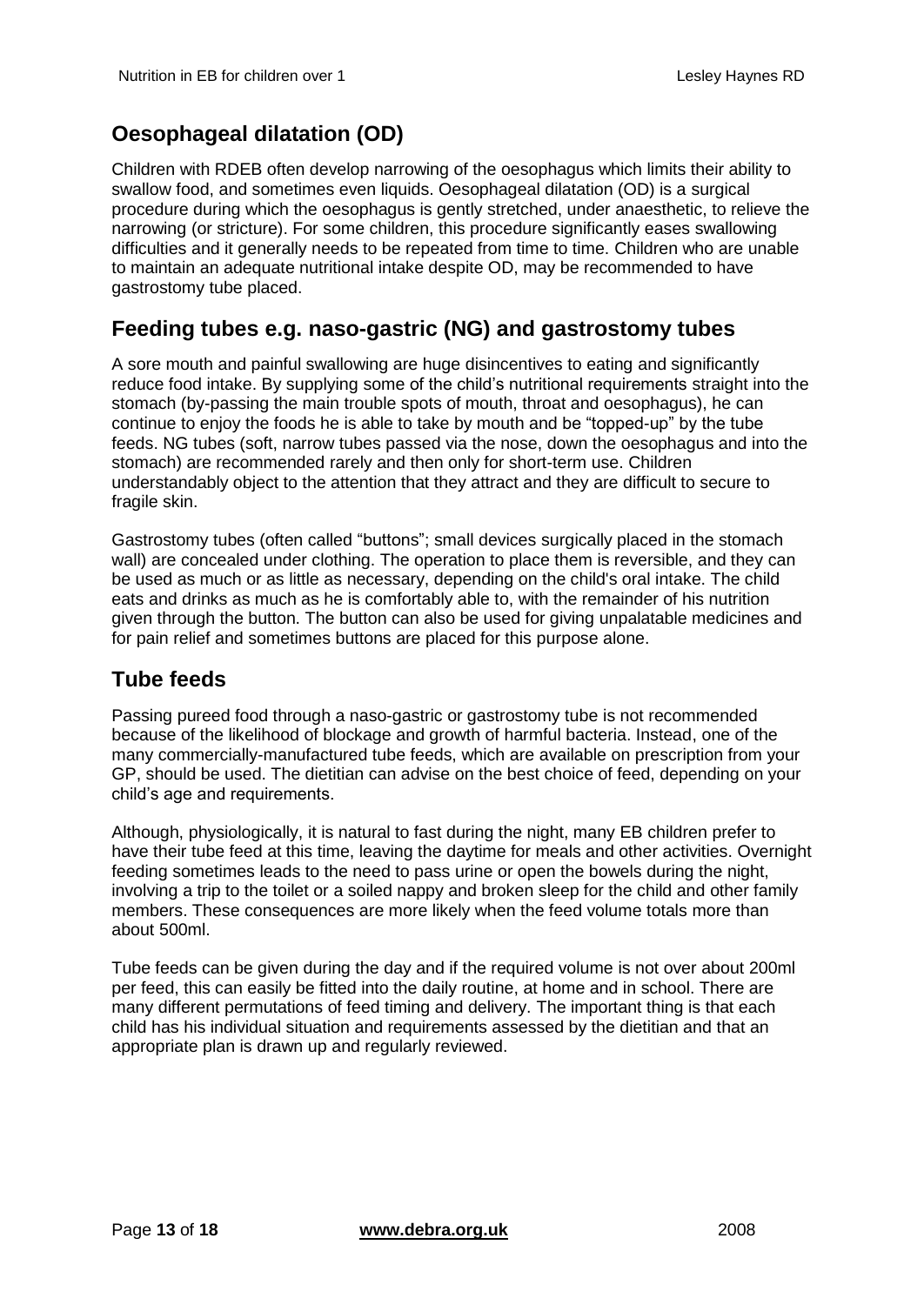

### <span id="page-13-0"></span>**The role of sugar**

Children with the more severe types of EB need calorie intakes that often cannot be achieved without the consumption of sugar and frequent meals, so it is important to strike a realistic balance. Dentists advise that the frequency of sugar consumption is as important as the overall amount taken. So if sugary foods are restricted to mealtimes, they are less damaging to teeth than if they are eaten alone.

A chocolate biscuit eaten with a meal is less harmful than when it is eaten between meals, or worse, nibbled slowly over several hours. A

sugary drink should be drunk quickly, with or straight after a meal and followed by sips of water to rinse the teeth. Compromise is possible and used sensibly, sugar's benefits can be exploited, whilst minimising the likelihood of tooth decay.

Here are some important points:

- If young children are still using feeding bottles, they should never contain anything except water
- Encourage the progression from bottle to cup
- Even low sugar varieties of lemonade, coca cola, cordial squash etc should be restricted to mealtimes as they contain acid which weakens tooth enamel
- Instead of sweet snacks, offer cheese, sandwiches filled with smooth nut butter, Marmite<sup>®</sup>, cheese spread or meat/fish paste; or savoury items which melt in the mouth such as Tuc<sup>®</sup>, Wotsits<sup>®</sup>, Skips<sup>®</sup>, Quavers<sup>®</sup>, prawn crackers
- End meals with a savoury rather than a sweet food
- Even young children with few teeth should be seen by a dentist, ideally one familiar with EB, who can give advice on cleaning techniques, mouthwashes, fluoride supplements .etc

## <span id="page-13-1"></span>**Tooth decay**

In some types of EB, tooth structure means that decay is virtually inevitable. In others, structure is normal but teeth decay because:

- food debris accumulates around the gum margin because blistering and scarring limit the tongue's ability to clear it away
- bacteria in the plaque accumulated around the teeth react with the sugars in food to produce acid. The acid softens and dissolves the tooth enamel, exposing the sensitive nerves



tooth brushing is often difficult in a fragile or tight mouth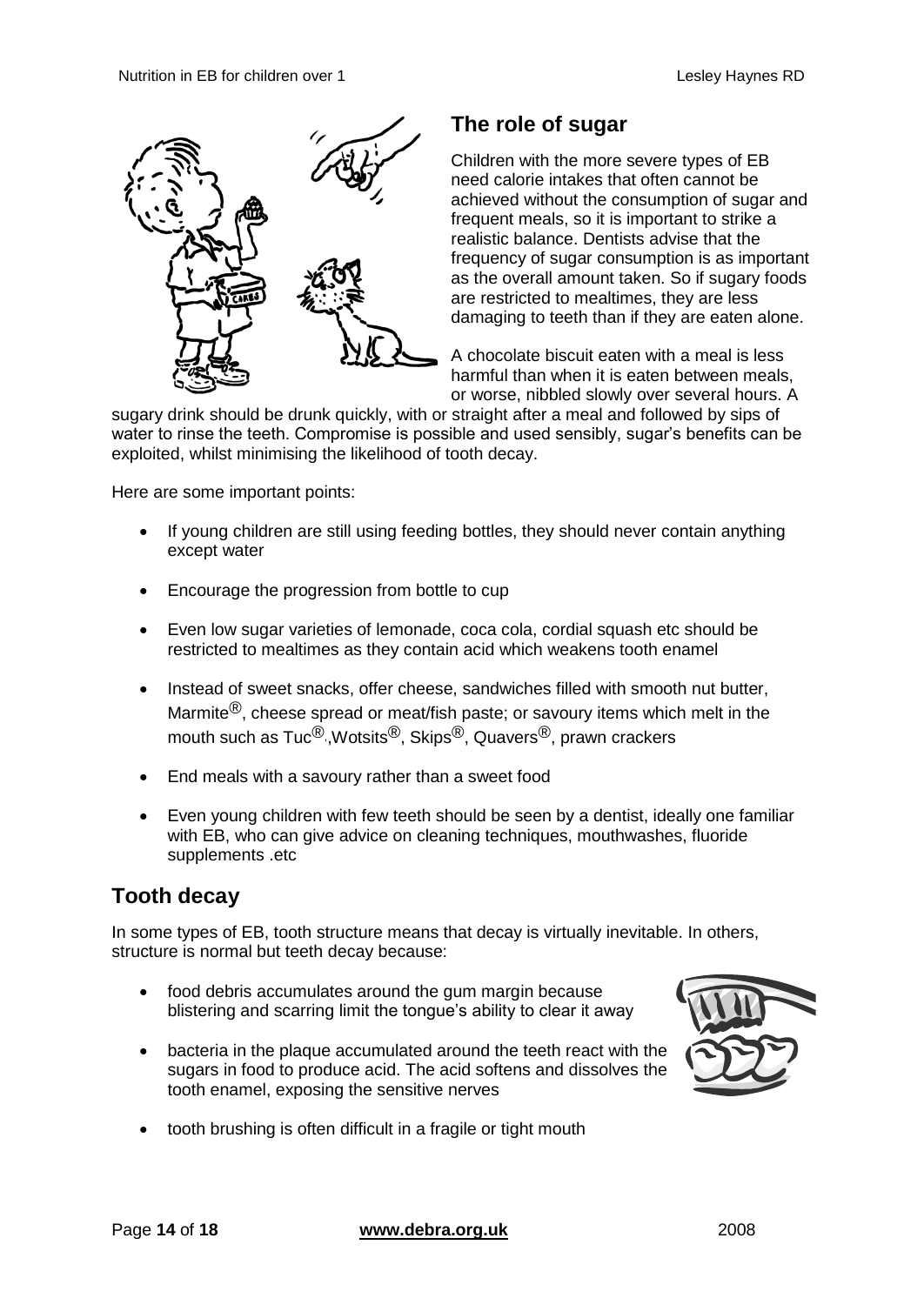Tooth decay causes pain and reduces food intake. Extraction or filling of decayed teeth is difficult to carry out in EB and involves additional pain. If several extractions are needed, a general anaesthetic may be necessary. Extractions cause permanent scarring in some types of EB, leading to increased tightness of the mouth. In turn, this causes further problems achieving both good oral hygiene routines and a satisfactory nutritional intake.

So, it is extremely important to try to preserve the teeth as much as possible. Ask your dental specialist for advice about fluoride supplements and suitable mouthwashes and toothbrushes.

# <span id="page-14-0"></span>**Constipation and bowels**

Regardless of the severity of their skin problems, many EB children experience extremely painful bowel motions and become increasingly reluctant to open their bowels. This can be one of the least well-recognised and distressing aspects of EB.

Constipation makes EB children feel listless and apathetic and it can have a devastating effect on appetite and quality of life. Some children's motions are hard and they are constipated according to the medical definition. Others feel pain and avoid opening their bowels even when their motions are soft. In this booklet, both situations are called "constipation" as the management is similar for each.



The negative effect that chronic constipation exerts on eating is underestimated. The anal skin is very delicate and even a "normal" motion has the potential to tear it, after which pain is felt every time the child opens his bowels. He learns quickly to oppose or ignore the urge to open his bowels (sometimes for several days). He may be unable to resist passing a small motion, but retains the rest which becomes progressively drier and harder. A bowel that is loaded with hard "rock-like" motions makes the child feel bloated and very uncomfortable. This reduces his appetite and so he eats less. Less food means less bulk in the bowel to stimulate a motion and so on as the vicious cycle develops (see page 9).

The child may feel abdominal or anal pain as soon as he smells food or is asked to sit at the table for a meal. Refusal to sit or eat is often mistaken for naughtiness and manipulative behaviour. Even the anticipation of eating can be enough to cause abdominal pains, as the muscles in the bowel try to move the motions along to make room for the next meal.

The main ways of managing constipation are:

- Increasing fibre (and fluid) intake and/or
- Taking laxatives/softeners

Both these approaches influence the consistency and bulk of the motions and affect the speed at which they pass through the gut. Increases in dietary fibre and fluid can often very successfully help constipation and for those whose EB is relatively mild, and who can eat the appropriate foods while still maintaining satisfactory growth, this should be the treatment of choice.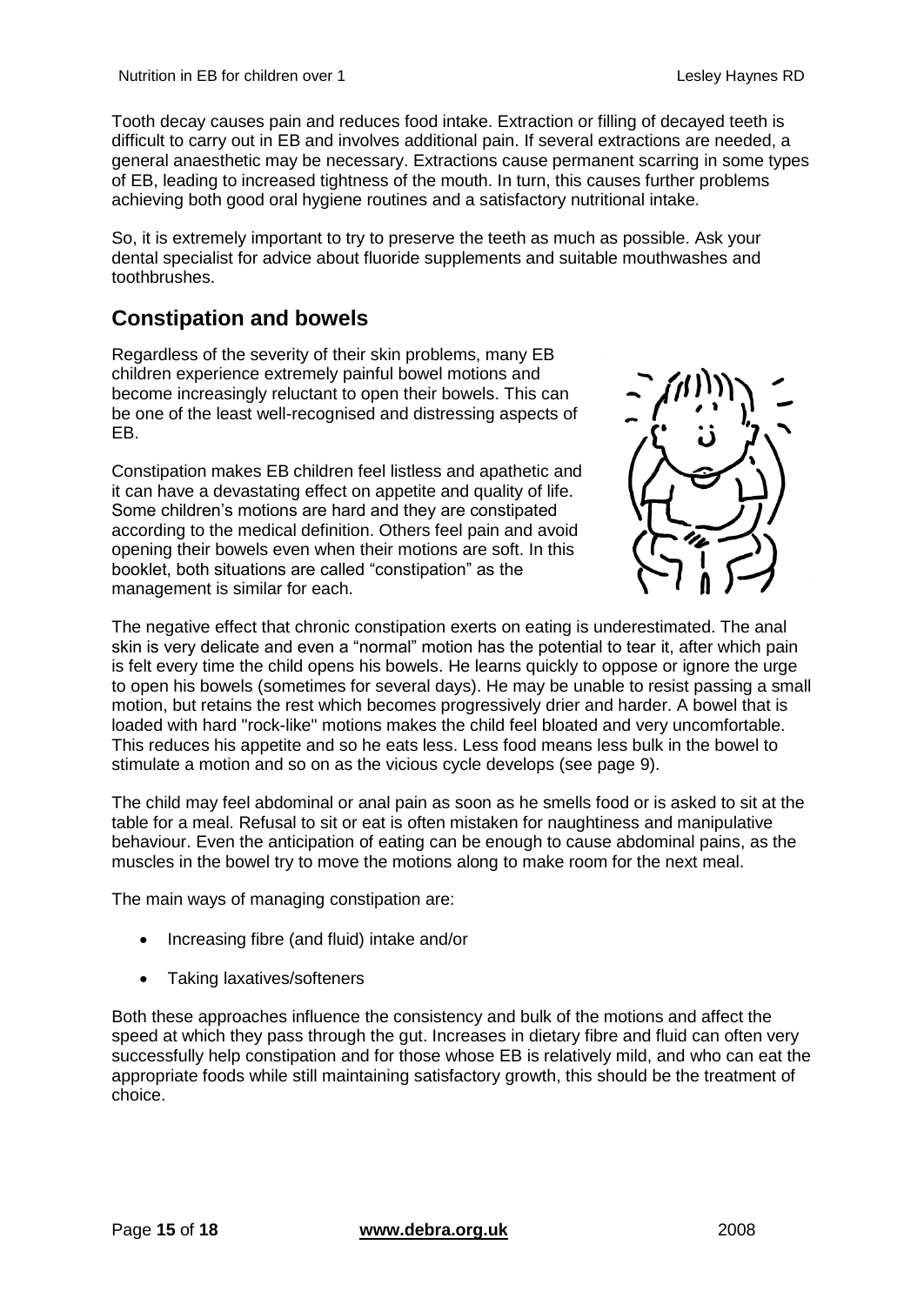### **Suggestions for increasing fibre intake**



Include cereal fibre by using wholegrain breakfast cereals such as Weetabix®, Shreddies®, Bran Flakes®, Ready Brek®, porridge. Try wholemeal and pumpernickel (German rye) bread, wholegrain biscuits e.g. Digestive, flapjacks and cereal bars, brown rice and wholemeal pasta. Try using 50% wholemeal and 50% white flour in home baking.

Eat fruit, especially raw. Leave the skin on apples, pears, apricots, peaches, grapes etc. Include prunes, figs, dried apricots, raisins, sultanas. Many fresh fruits can be made into "smoothies".

#### **Some words of caution about fibre-containing foods**

Children with mild EB should be able to chew and swallow regular fibrecontaining foods and these can be regarded as part of regular healthy eating pattern. However, for children with severe EB, it is generally not appropriate to advise these because:

- Foods such as muesli, wholemeal bread, fresh fruit and salads are difficult or impossible to swallow.
- Fibre-containing foods are comparatively low in energy. Severely affected EB children need enough calories to grow properly and heal.



- The bulky nature of such a diet makes it very filling and may reduce the appetite for more valuable foods.
- Unprocessed bran is not suitable for children.

#### **Other sources of fibre**

Children who can't (or won't) eat conventional forms of fibre may benefit from:

- A pure fibre source such as Resource Benefiber<sup>®</sup> (Novartis). This is virtually tasteless, mixes with many liquids and foods and is generally well-accepted
- A fibre-containing, multi-nutrient supplement. Several companies produce these in different flavours.

Ask your dietitian for advice regarding their suitability for your child. If the item is available on prescription, the dietitian can write to your GP requesting this.



Encourage your child to drink plenty of fluids preferably water. As a general rule of thumb, children should have 6-8 drinks a day. The size of the drink depends on the size of the child. A toddler would take about 150ml per drink; an older child could drink 200-300ml.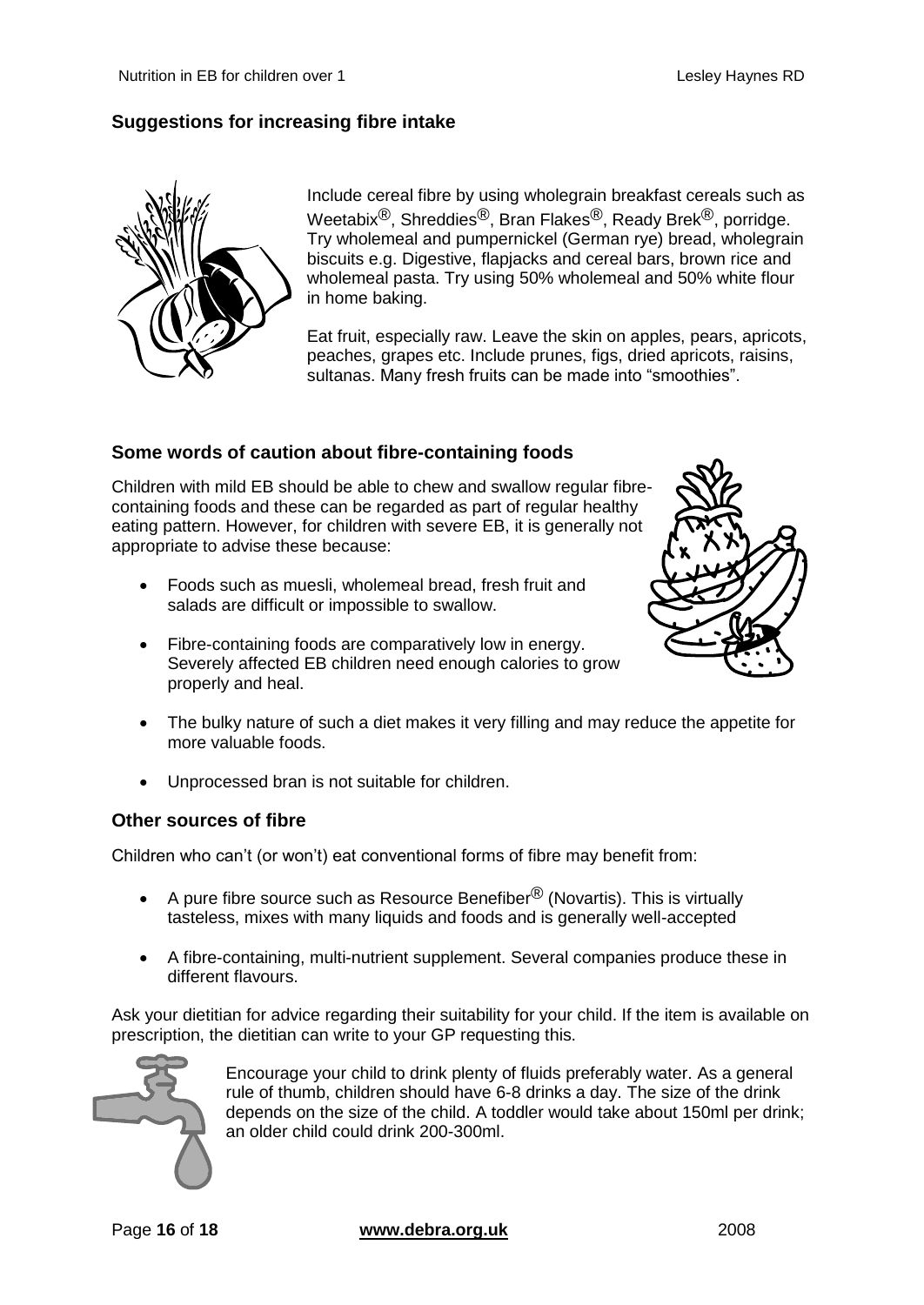#### **Laxatives and softeners**

These can help greatly to counteract the difficulties that many EB children experience in opening their bowels, however they should be introduced with care when a child is already significantly constipated. If the bowel contains "rocks", a stimulant laxative (e.g. senna [Senokot]) may only increase abdominal pain as the bowel muscles squeeze on the hard motions.

A softening laxative (e.g. lactulose) will have a limited effect on the "rocks", softening some of them but leaving the rest behind. Very loose motions often cause "accidents" when the child sneezes or laughs and motions are unintentionally leaked. Such outcomes are sure routes to non-compliance, so it is very important to ask your child's specialist for advice on the best regime.

### <span id="page-16-0"></span>**A suggested meal plan for a child with mild to moderately severe EB**

*Breakfast* Cereal (ideally containing fibre, eg. Weetabix®, or porridge) plus milk\*

Bread or toast (preferably wholemeal) with butter/margarine, honey, jam, marmalade, peanut butter

Milk\*

- *Mid-morning* Milk\*, water, diluted fresh fruit juice or fruit squash plus fresh fruit, biscuit or cake
- *Lunch* Meat with gravy or fish and sauce

Potato, rice or pasta

Two vegetables

**or** a dish such as lasagna, shepherd's pie, macaroni cheese

Fresh or tinned fruit, ice cream, custard

Milk\*, water, diluted fresh fruit juice or fruit squash



*Evening* Egg, ham, cheese, baked beans, sardines, liver sausage

Jacket potato or wholemeal bread and butter/margarine

Yoghurt or fromage frais or milk pudding e.g. custard, rice

Milk\*, water, diluted fresh fruit juice or fruit squash

*Bedtime* Milk\* or cereal and milk\*

Aim for 500ml full fat milk per day unless excessive weight gain is a problem in which case semi-skimmed milk should be used. Skimmed milk is unsuitable for small children unless on the advice of a dietitian.